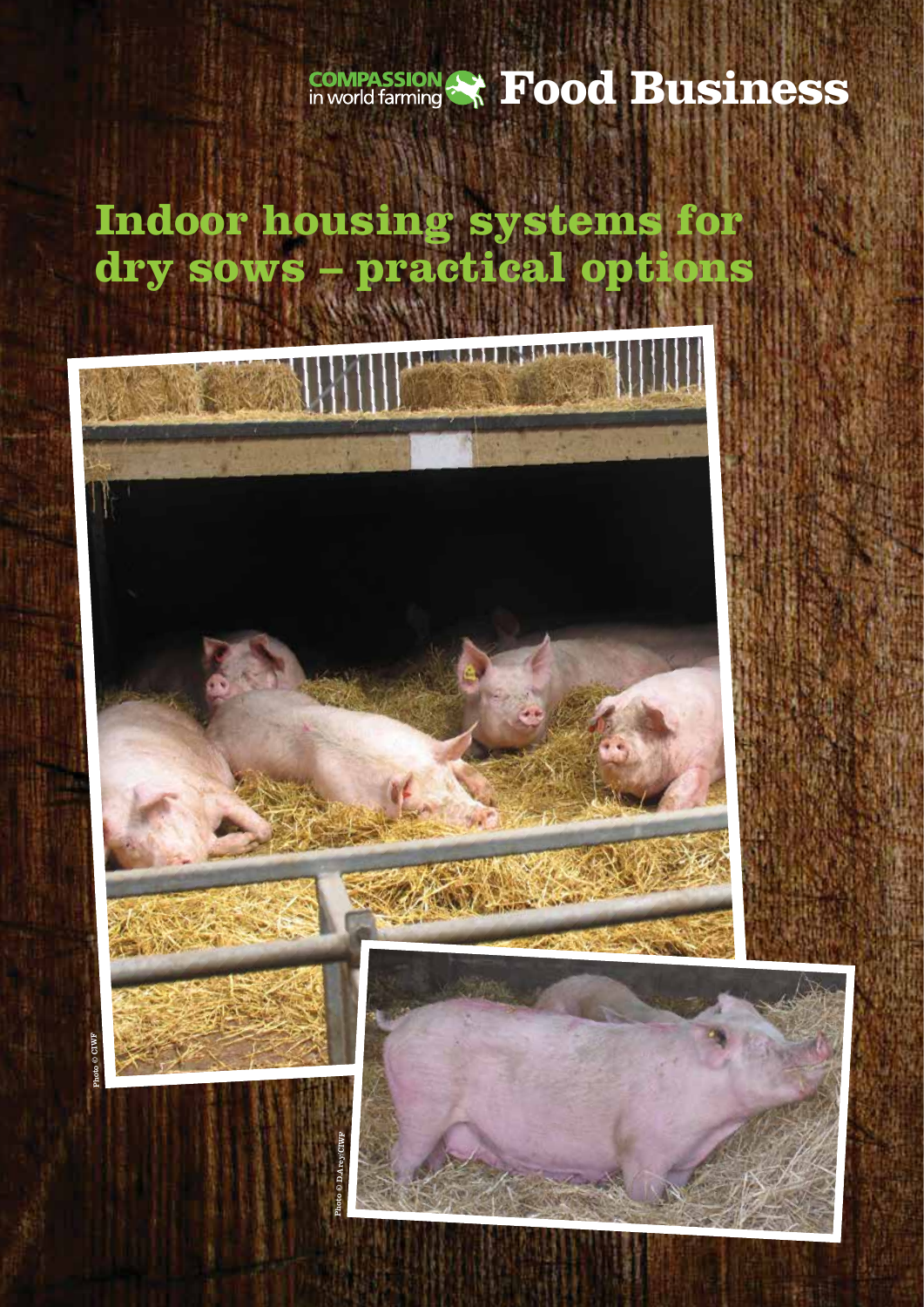### **Indoor housing systems for dry sows – practical options**

Individual stall housing for dry sows beyond a period of four weeks after service is no longer permissible in any EU Member State (as of January 2013). Producers need either to convert existing housing or construct new housing to comply with the legislation. It is imperative they invest in systems that deliver good standards of welfare for their sows and respect all elements of the legislation affecting dry sow housing.

#### **MAIN LEGISLATIVE REQUIREMENTS FOR DRY SOWS:**

For all holdings as of 1 January 2013

Minimum space allowance for gilts and sows in groups must be 1.64m<sup>2</sup> and 2.25m<sup>2</sup> per animal, respectively<sup>\*</sup>. At least  $0.95m<sup>2</sup>$  per gilt and  $1.3m<sup>2</sup>$  per sow must be solid flooring (Article 3-1b and 2a)

Sow stalls will be prohibited from four weeks after service to one week before the expected time of farrowing (see Article 3-4)

Sows and gilts must have permanent access to manipulable material to enable proper investigation and manipulation activities (Article 3-5)

In order to satisfy hunger, all dry pregnant sows and gilts must be provided with bulky or high fibre food (Article 3-7)

**Since a range of systems are adopted by producers, this leaflet considers the factors that affect the welfare of sows in group housed systems, describes the main group housing and feeding systems in commercial use and how they perform in relation to the needs of the sow, and suggests ways of assessing the welfare of sows in group housed systems. Only systems capable of complying with the legislation fully are considered.**

#### **Compassion recommends**

A good dry sow housing system should provide an interesting environment which allows for the expression of a wide range of behaviours. Feed and fibre provision should reduce aggressive behaviour, particularly around feeding, and allow for satiety. Aggression and the number of stressors during mixing of unfamiliar animals should be minimised. Attention should be paid to:

#### **Non aggressive behavioural expression, by providing**

- material for rooting and foraging (example straw, rice husks, woodchip bark)
- a space allowance of 3m<sup>2</sup> per sow or more
- functional areas in the pen (example separate feeding, resting and activity areas).

#### **Improving satiety, by providing**

- fibre in the diet (example maize silage)
- a feeding method that minimises aggression and maximises duration of foraging.

#### **Minimising aggression during mixing, by providing**

- a specialised mixing pen with additional space per sow to allow subordinate sows to escape more aggressive sows
- gradual familiarisation of sows via fence line contact
- flexible barriers or large straw bales to escape behind
- feed *ad libitum* for the mixing duration until sows have settled their social order.

\* Unobstructed floor area must be increased by 10% for groups of fewer than 6 animals and can be decreased by 10% for groups of 40 or more animals.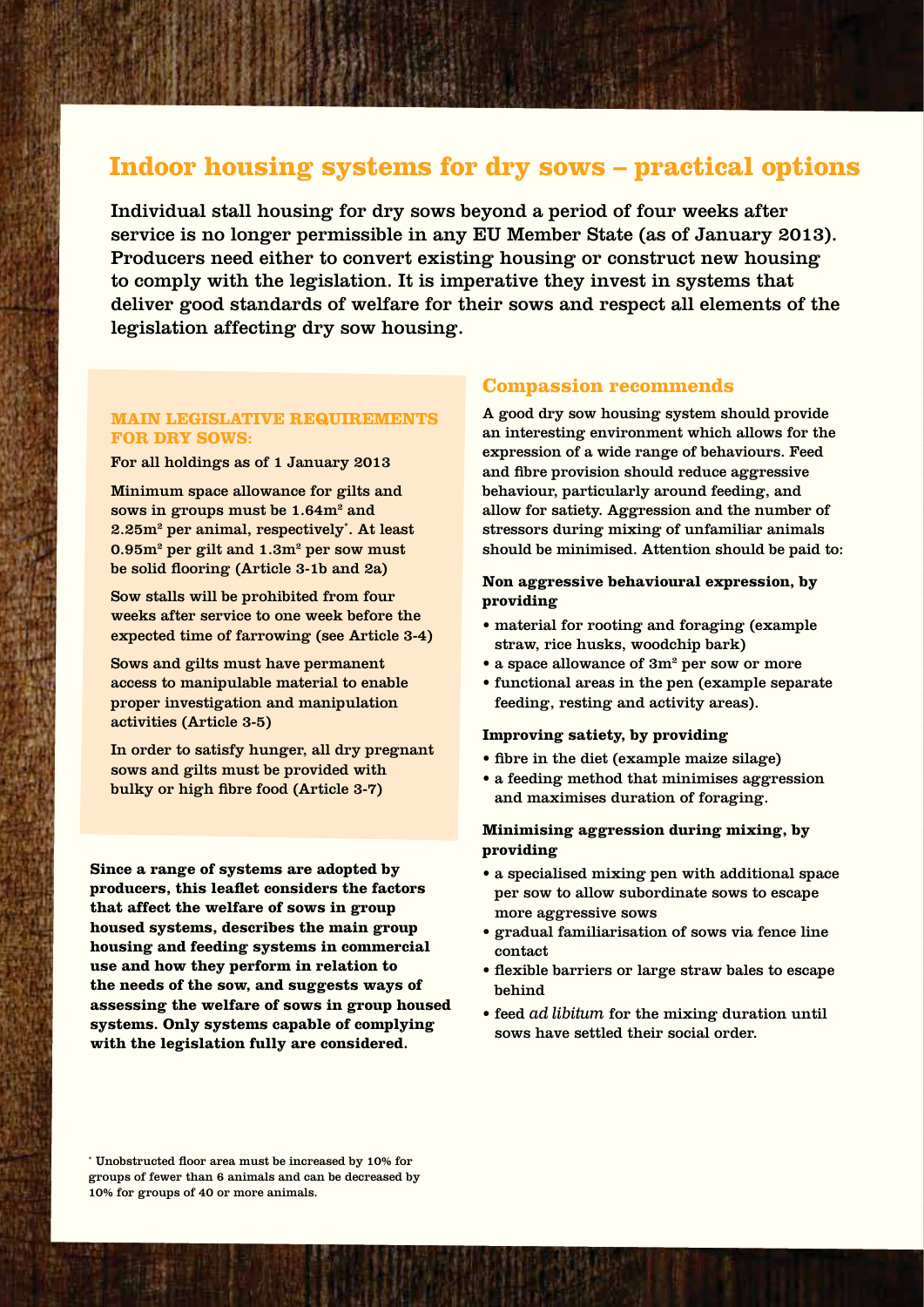## **Key features of group housing for sows**

#### **Space**

Insufficient space in group housed sows can increase the level of aggressive behaviour, particularly during feeding and mixing. This can lead to high rates of skin lesions, physical injuries and greater variation in condition throughout the group. Detailed requirements for space allowance according to body weight are obtained from recognised allometric equations which estimates the space required for lateral lying and general activity.

**Space requirements (m2/sow) for sows according to bodyweight and i. legislation, ii. lateral lying and iii. general activity.**



The space required for a sow to lie in lateral recumbency is given by the allometric equation A=kW0.67 where A is space in m<sup>2</sup>/animal,  $k$  is an empirical constant set at 0.0457 for lateral lying, and W is bodyweight. Extrapolation of the k value for general activity (of an animal in straw based systems with natural light) estimates k at 0.068 (see Information sheet 3 listed in references).

This approach suggests the space required by law is low in terms of providing space for general activity, whilst experimental evidence suggests increasing space allowance above 2.25m<sup>2</sup> per sow can have beneficial effects in reducing aggression and injury. Although further work on social space requirements is required, a more generous space allowance, closer to 3m2 per sow is advisable, and fits with the estimated value required for a group of average weight 300kg (see general activity line in graph opposite). Pen layout and sufficient space should allow sows to develop functional areas in the pen, for resting, feeding, drinking, rooting, and social interaction, whilst limiting aggression.

#### **Flooring/bedding**

Solid flooring, with good quality straw bedding which is changed regularly to maintain good hygienic conditions, has a positive impact on thermal comfort, hoof condition, lameness and skin lesions in sows. Straw bedding also has benefits in terms of providing gut fill and allowing for foraging behaviour. Additional substrates, such as woodchip bark, allow for other oral behaviours and may be appropriate in warm climates where the priority is to keep the sows cool. Foot lesions and lameness are prevalent in sows, and higher levels are associated with slatted flooring and lack of bedding. All flooring should be non-slip, clean and dry.



Solid floors with quality bedding increase comfort, foraging behaviour and physical health, and help provide satiation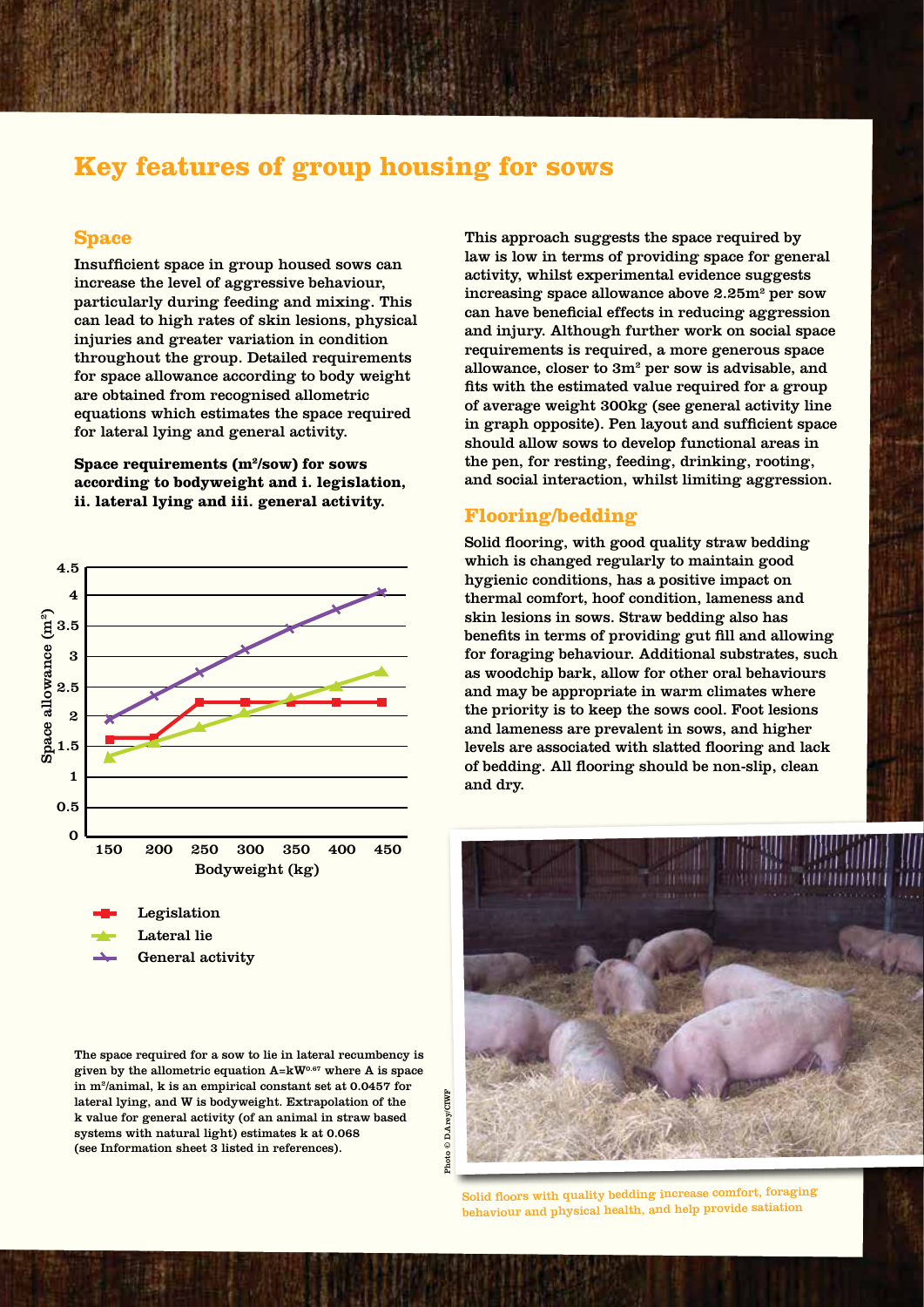#### **Fibre and foraging**

In practice, conventional feeding systems provide pregnant sows with a concentrated diet aimed at maintaining condition without excessively increasing body fat. This is usually provided in one meal of 2-3kg per day, which can be eaten in 10-20 minutes. Although the Directive does not indicate levels of bulk or fibre in the diet, there is clearly a discrepancy between what legislation requires (the provision of enough bulky and high fibre diet to prevent hunger) and commercial practice. Strawbased systems provide some opportunity for increasing gut fill and foraging behaviour, whilst conventional feed delivery systems are not designed to deliver large quantities of bulky food. Research shows that providing silage on the floor, in a trough or in a rack on the wall, increases satiety and resting behaviour and can reduce aggression around feeding.



Providing extra fibre increases satiety and foraging behaviour and reduces aggression by occupying sows

#### **Managing aggression**

Social interaction, including aggression, can occur in any group-housing system for sows, especially during mixing. High levels of aggression can result in injury, lameness, stress and return to oestrus. Space allowance, pen layout and feed delivery system are key factors affecting aggression. Group size may be less important, as successful systems can operate with a wide variety of group sizes falling into three main categories: small stable groups of approximately 4-6 sows which stay together until farrowing, large dynamic groups of 100 or more in which small groups of sows are removed and added on a regular basis, and groups built up over a period of 2-3 weeks to a group size of 30-50 which remains stable until farrowing. Group size is related to housing/feeding system (see later).

#### **Key factors to minimise potential aggression are:**

- Gradual familiarisation of unfamiliar animals (via fence line contact between sows about to be mixed)
- Prevention of competition at feeding, for example by use of individual feeding stalls, electronic sow feeders (ESF) or of *ad-lib* feeding to reduce competition at feeders
- Provision of ample space for sows to resolve their social order and for less dominant sows to escape from more aggressive ones
- Do not mix sows in cubicle systems (where space is limited and fleeing sows can be trapped)
- Consider the use of a specialised mixing pen (see below)
- Provide non-slip solid flooring with straw bedding, with no sharp protrusions in the pen which may lead to injury
- Create stable groups post mixing, and ideally throughout life
- For sows in dynamic groups with ESF feeders, ensure all sows/gilts are well trained in the use of the feeding station and consider a two-pen system (pre- and post-feeding), which separates those sows that have fed from those that have yet to feed
- Consider keeping boars in sow pens, as they can reduce aggression and identify sows returning to oestrus
- Avoid aggression around feeders and lying areas by providing sufficient numbers of feeders and space
- Provide opportunities for subordinate sows to escape and hide from aggressive sows, via the provision of flexible barriers or large straw bales.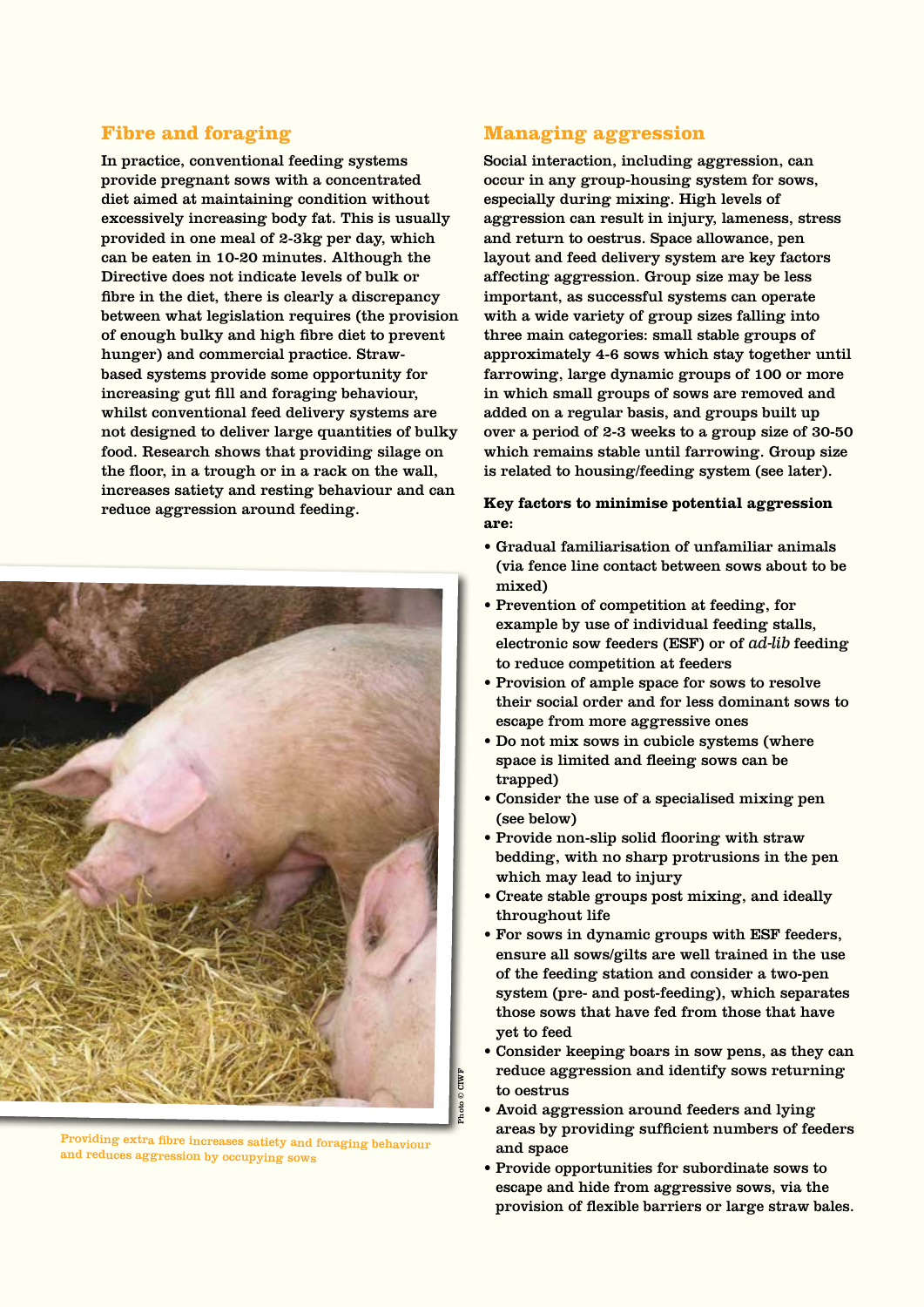#### **CONSIDERATION SHOULD BE GIVEN TO THE FOLLOWING CONDITIONS ESPECIALLY IN EARLY PREGNANCY:**

- Reduce the number and intensity of stressors (for example, change of diet and, social mixing) on the sows and gilts preoestrus
- Group house sows and gilts within 4 days of insemination, as the critical period for implantation is day 7-21 of pregnancy
- Ideally, group according to body size and group gilts (and first parity sows) separately to sows
- Avoid heat stress in hot climates by providing good ventilation, a cool surface to lie on, shade and shelter if outdoors, adequate water, and evening time feeding.

#### **Specialised mixing pen**

Fighting for social dominance in a newly-formed group is a temporary activity and more space should be provided to allow sows to move away from each other – a minimum space allowance of 3.5m2 per sow is recommended during mixing. As this is probably too high to provide in many

systems on a permanent basis, there is a good argument for providing a specialised mixing pen with high space allowance which allows less dominant sows a reasonable flight distance, and physical barriers such as hanging colliery belting or big bales to escape behind. All sows should have easy access to food, water and a lying area, and the use of *ad-lib* feeding for the short period spent in the mixing pen (a few days) should be considered. Group formation usually takes place at weaning or shortly after service, to avoid stress during the vulnerable implantation period during weeks two to three of pregnancy. Early mixing, if conducted well, does not impact on reproductive performance.

Once the avoidance order has been formed in the group, sows can be moved to a smaller pen for the remainder of pregnancy. In the case of small groups being moved into a large dynamic group, for example in an ESF system, they are likely to integrate with less aggression when introduced as an established group from the mixing pen. If possible there should be some physical contact (for example via a gate) between the sub group and main dynamic group before addition. Gilts should have a separate group, and be introduced to the main dynamic group during second pregnancy. A suggested layout for a mixing pen is given below.

#### **Suggested layout for a mixing pen, suitable for 10 sows**



In the longer term, now that EU legislation requires all pregnant sows to be group-housed, breeding programmes should take into account sow temperament as well as production factors. Some behaviours related to aggression have been found to have moderate to high heritability.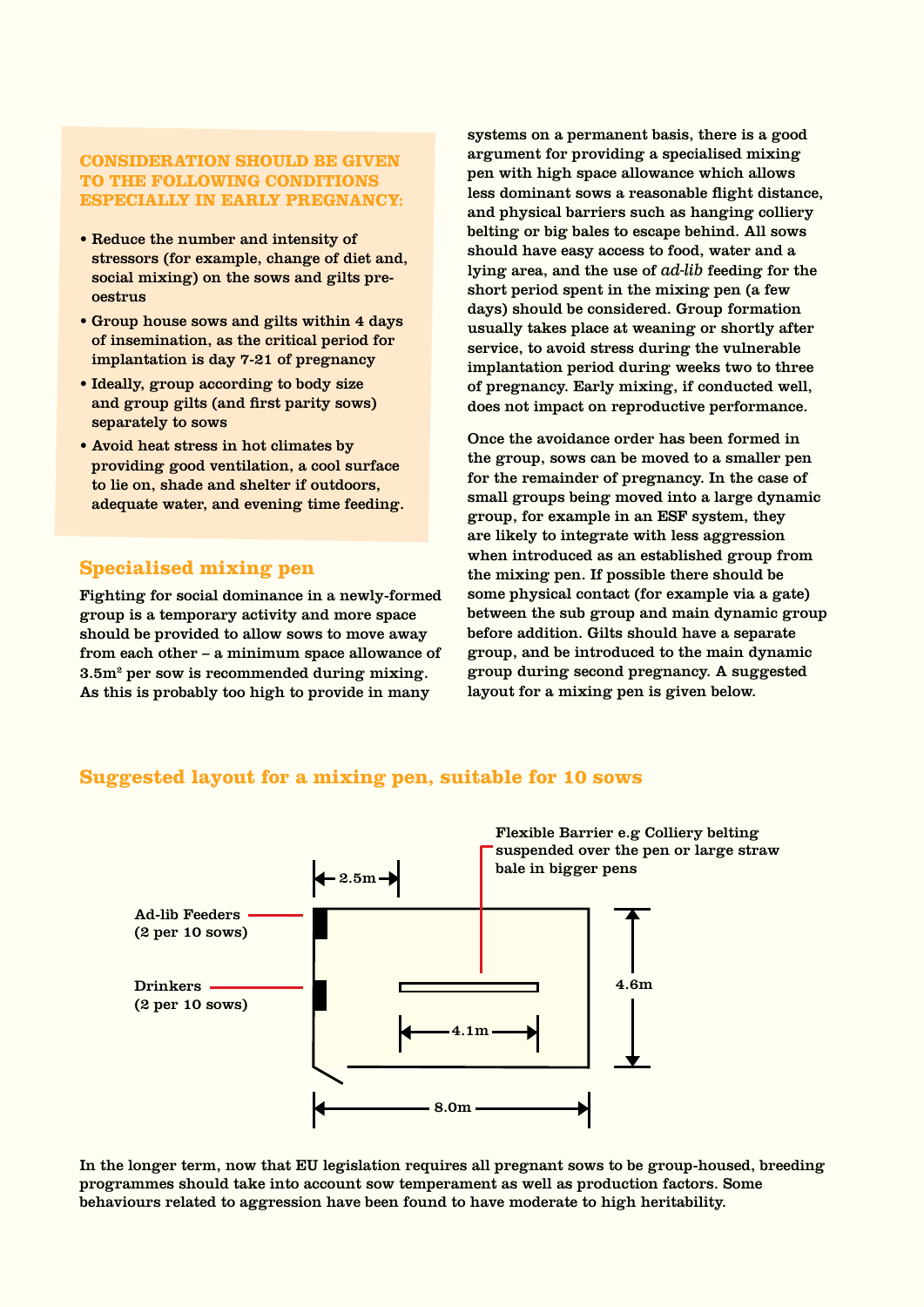### **The main group housing and feeding systems in commercial use**



Dump delivery provides feed onto a bedded lying area; it can increase the duration of foraging behaviour and, if spread widely, can reduce aggression

#### **Floor feeding**

This involves delivering feed to groups of sows on a bedded lying area, and is suitable for a wide variety of building types and group sizes. Feed can be delivered by hand, or from a series of containers suspended above the lying area which are connected to a bulk bin via an auger. Food can be dropped directly from the containers (dump feeding) or thrown over a wider area (spin feeding). Mechanical feeding can be automated so that the stockperson does not have to be present, although this is the

ideal time to observe sow condition and levels of aggression. Regular calibration of equipment is essential to ensure even feed supply. An example layout is given below.

The obvious disadvantages of any group feeding system are the inability to individually ration sows, and the likelihood of aggression at feeding, especially if food is dumped too close to corners or not spread widely enough. Feeding over the bedded area can result in long settling times after feed delivery, so space allowance needs to be generous. Wastage of feed by trampling and loss in the bedding, as well as setting feeding levels to the thinnest sows in the group, can mean higher feed allowances per sow to ensure adequate intake. While floor feeding systems can be designed to provide for the needs of the sow in terms of space allowance and straw provision for fibre and foraging, their major drawback is in the inability to ration sows individually and to prevent bullying of thin or timid sows. A suggested layout for a dump feeding system is given below.

In 1997, the UK Pig Welfare Advisory Group estimated the cost of typical dump and spin feeding pen layouts. The dump feeding layout (below) was costed at £353 per sow place, and the spin feed layout was costed at £339 per sow place.

#### **Layout for dump feeders - large group**



Dump Feeders and Feed Line

Costings guide. These costs were assembled in 1997 and were based on information from SAC Farm Buildings Cost Guide and from ADAS on typical costs for specialised equipment. They are for the layout in the diagram referenced and will vary according to precise specification, and today's prices. Costs applicable to your own particular situation will be affected by your location, the size of the proposed development and other factors. Before you make your decision you will need to obtain a full quote for your required specification.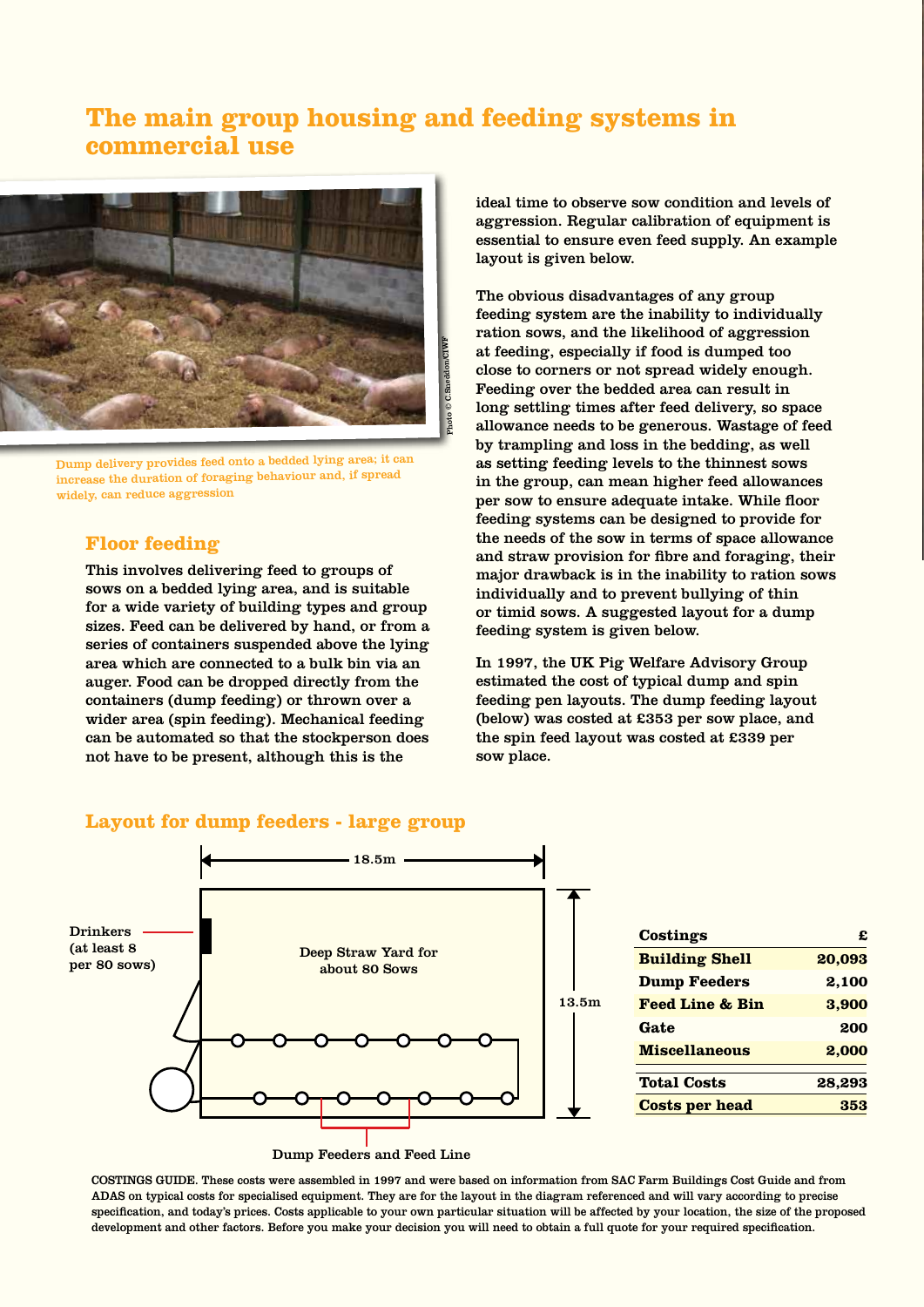#### **Layout for yards and individual feeders**



#### **Lockable feed stalls**

These are full length stalls which are locked by the stockperson, or by the sow via an up-andover back gate. They can be incorporated into a system with a separate straw-bedded lying area (which may have a roof) and a dunging area between the feed stalls and kennels, which can be scraped out during feeding. Alternatively, the feed stall and lying area are combined, with a shared dunging space behind the feed stalls (sometimes called a cubicle system). The second option requires less space, but it is possible that sows may be left in the lying/feed stalls for long periods of time after feeding, so are not ideal.

These systems are usually (but not always) associated with small, stable groups of 4-6 sows, and can be installed in large open buildings. Kennelling of lying areas may be required in large open buildings in order to maintain thermal comfort.

These systems offer protection during feeding, and the possibility of individual rationing, for example by topping up a ration which is delivered by auger. Inspection, separation and treatment of sows are relatively easy. However, space required can be high, especially if there is a separate dunging passage and kennelled lying area and the system is relatively expensive to install. Group size is inflexible, and if a sow has to be removed from a group, it is difficult to use that housing space.

The layout above was costed at £562 per sow place for a 120-sow house, in 1997.



Lockable feed stalls provide full body protection and suit individual sow rationing and inspection. Straw bedding provides comfort and opportunity to forage.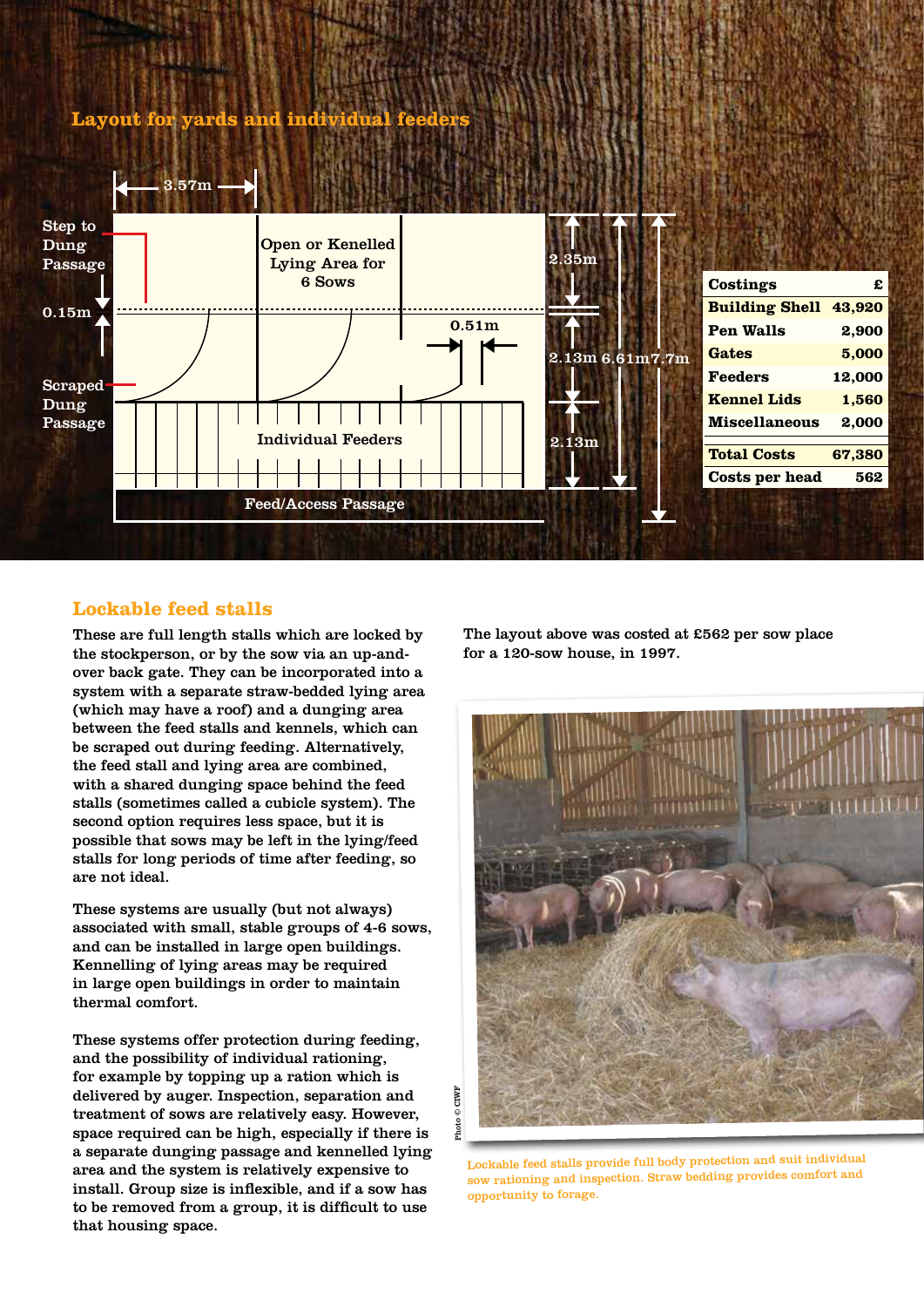

Partial barriers (short shoulder barriers shown here) offer some protection for the sow during whilst trickle feeding keeps the sow at her feeding station for the feeding duration

#### **Partial stalls (free access)**

Open feed troughs, with no barriers between feed spaces, are not generally used for sows. Partial barriers, at least to shoulder length, offer individual feed space and some protection at feeding. Without a locking back gate, some other means must be found to 'fix' sows to an individual feed space. Trickle feeding involves dispensing small amounts of feed at intervals which allow slow-eating sows to feed, and keep faster-eating sows in place waiting for the next portion of feed. It is most suited to small groups so that sows can be matched for size and farrowing date, allowing the group to be fed an increasing volume towards farrowing, although individual rationing is difficult. A scrape-through dunging area and a distinct bedded lying area are provided. Liquid feeding can equalise speed of eating/drinking as consumption rate is more even between sows.

#### **Electronic sow feeding (ESF)**

This is the most technically complex of grouphousing systems for sows, as each sow carries an eartag or neck collar containing a transponder with a unique signal. When the sow enters the feed station, her unique ID is detected and feed is dispensed. The day's ration is dispensed in several drops during one visit and takes 12-15 minutes to eat (longer for gilts, and if meal is being fed). At the end of feeding the feed station opens when the sow chooses to leave, unlocking the back gate (sow-operated system) or the computer unlocks the back gate after a time delay following the last feed drop (computeroperated system). At the end of each 24-hour feed cycle, an action list is generated by the computer to indicate which sows have not eaten

their entire ration. Typically, ESF systems are straw-based and are installed in general purpose buildings with natural ventilation and minimum width of 12-15m. Sow-operated feed stations cater for about 40 sows per station, while computeroperated systems can have a higher number of sows per station (approximately 50). Group size can be flexible, with most systems operating with a large dynamic group using two or three feeders, with regular removal and addition of trained sows (see mixing section). New groups added to the system will generally lie together, and feed later in the cycle. Gilts should be housed separately, as they can find it difficult to compete at the feed station and they take longer to feed.

Training of sows and staff to use the system is crucial. Feeders must be calibrated regularly, hoppers checked, and adjustments made to the layout of the system and timing of the feed cycle in the early stages following installation. Many systems start the feed cycle at night so newlyintroduced/less dominant sows can feed during the day when the majority of the group have fed and are settled. There is a high level of wear and tear on feeding stations, so weld points and bearings have to be maintained. In computeroperated systems, speed of gate closing must be adjusted to prevent sows from being followed into the station. A computer check list is used in conjunction with a daily sow check, as sows with health and injury problems are difficult to spot in a large group with deep straw bedding.

An unimpeded one-way flow of sows toward, through and away from the feeder is essential, with 180-degree access being preferable, rather than placing feeders against a wall. There should be at least 3m of free space behind feed stations. All gates must be one-way and sow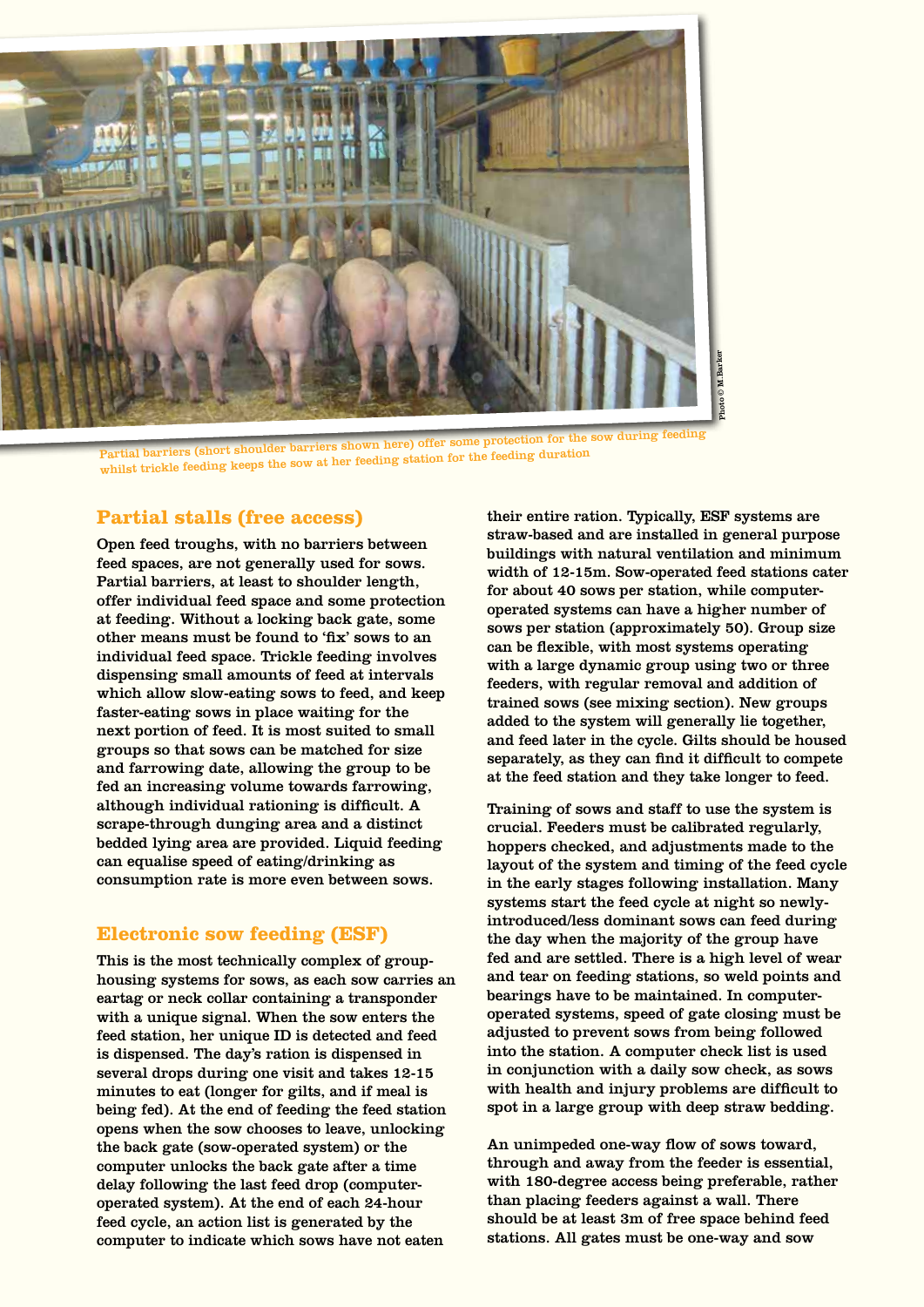#### **Layout for electronic sow feeders**



proof, with an exit race of at least 2m which directs sows into the drinking/dunging area. While a two-yard pre- and post-feed system can be used, space allowance is high, group composition and space allowance is constantly changing, and it must be impossible for a sow to be chased through the feeder without eating, as she cannot return. A sample layout from a commercial system is given above:

The layout above was costed at £467 per sow place for a 160-sow house in 1997.

While ESF systems require a high level of stockmanship, especially during installation and training stages, they can work well, resulting in a settled group of sows which is easy to move through for selection and removal of sows if necessary, and they provide the benefits of individual rationing in a deep-straw group housing system.

## **Assessing welfare**

Regular observation of sow behaviour, especially at feeding time, is essential to detect any welfare problems. A combination of the following factors will indicate a reduction in welfare:

- Wide variation in body condition (more sows with lower and higher scores, fewer at the ideal score 3; standard scale 1-5)
- More than 3 aggressive interactions per sow in the hour following feeding
- The majority of trough-fed sows still active one hour after feed delivery (longer settling times are more usual in floor-fed sows)
- An increase in fresh (pink or bleeding) skin lesions on head, rear or flank to more than 5 per sow
- Any occurrence of vulva biting (sows queuing for an ESF station particularly vulnerable).

The above is only a guide, and the stockperson will quickly pick up on any restlessness or other behaviour changes, resulting in the removal of sow(s) and modifications to the system.

#### **REFERENCES**

Information contained in this leaflet is taken from:

Compassion in World Farming, 2012. Good Pig Award: Information sheet 3 (Group housing systems for sows) and Guidance Notes 2012. Available at: **http://www. compassioninfoodbusiness.com/good-farm-animal-welfareawards-information-sheets/**

Compassion in World Farming, 2006. Animal Welfare Aspect of Good Agricultural Practice – pig production. Available at www.ciwf.org/gap

Pig Welfare Advisory Group Leaflets: 1 - Introduction of sows into groups (PB3083) / 4 - Cubicle and free-access stalls (PB3086) / 5 - Yards and individual feeders (PB3087) / 6 - Yards or kennels with short stall feeders (PB3088) / 7 -Yards or kennels with floor feeding (PB3090) / 9 – Electronic Sow Feeders (ESF) (PB3092). Now available on subscription to ADLib at: **http://www.adlib.ac.uk/adlib/browse. aspx?group=106&id=148784**

Sow Welfare: Promoting the welfare of floor and trough fed dry sows: now available at: **http://www.thepigsite.com/ articles/853/promoting-the-welfare-of-floor-and-troughfeddry-sows**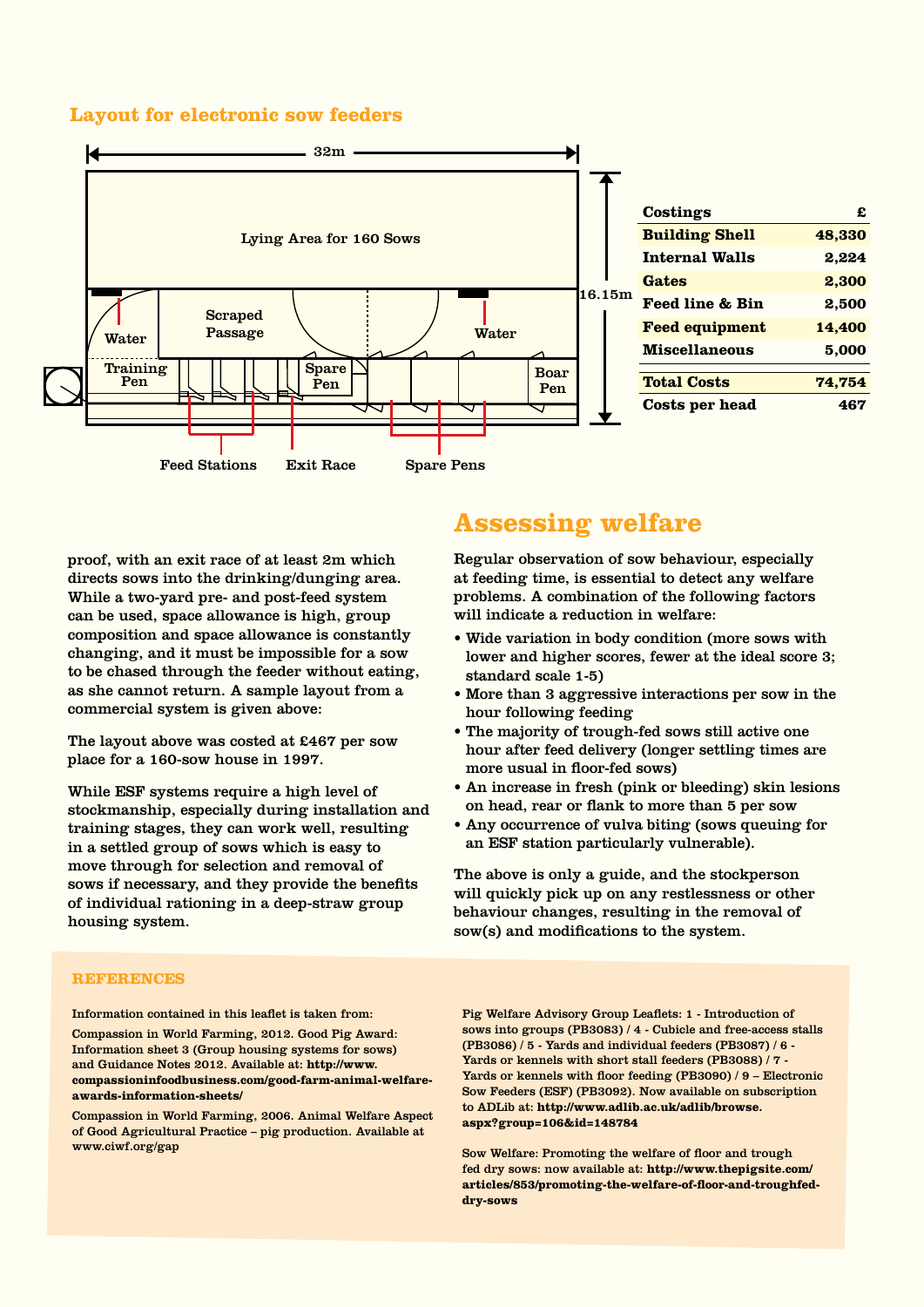## SUMMARY

### **Key Features of Group Housing for Sows**

- **Space:** provide at least 3m2/sow (for 300kg average group weight) in order to allow functional use of space (areas for resting, feeding, drinking, rooting and social behaviour) and reduce aggression.
- **Flooring/bedding:** provide solid flooring with quality bedding which is regularly topped up and mucked out. Bedding improves thermal comfort, and helps to reduce hoof lesions, lameness, and skin lesion issues, while improving gut fill and foraging behaviour.
- **Fibre and Foraging:** provide straw and extra fibre (such as silage) to increase satiety and foraging behaviour and reduce aggression.
- **Managing aggression, particularly during mixing:** mix sows within 4 days of insemination. Gradually familiarise unfamiliar sows via fence line contact and reduce aggression through *ad-lib* feeding and provision of ample space for less dominant sows to escape aggressors. Provide physical barriers (such as straw bales) for hiding behind and consider the use of specialised mixing pens.



#### **Assessing Welfare**

Regular observation of sow behaviour, especially at feeding time, is essential to detect any welfare problems. Varying body condition, aggressive sow interactions, skin lesions and vulva biting indicate a reduction in welfare.

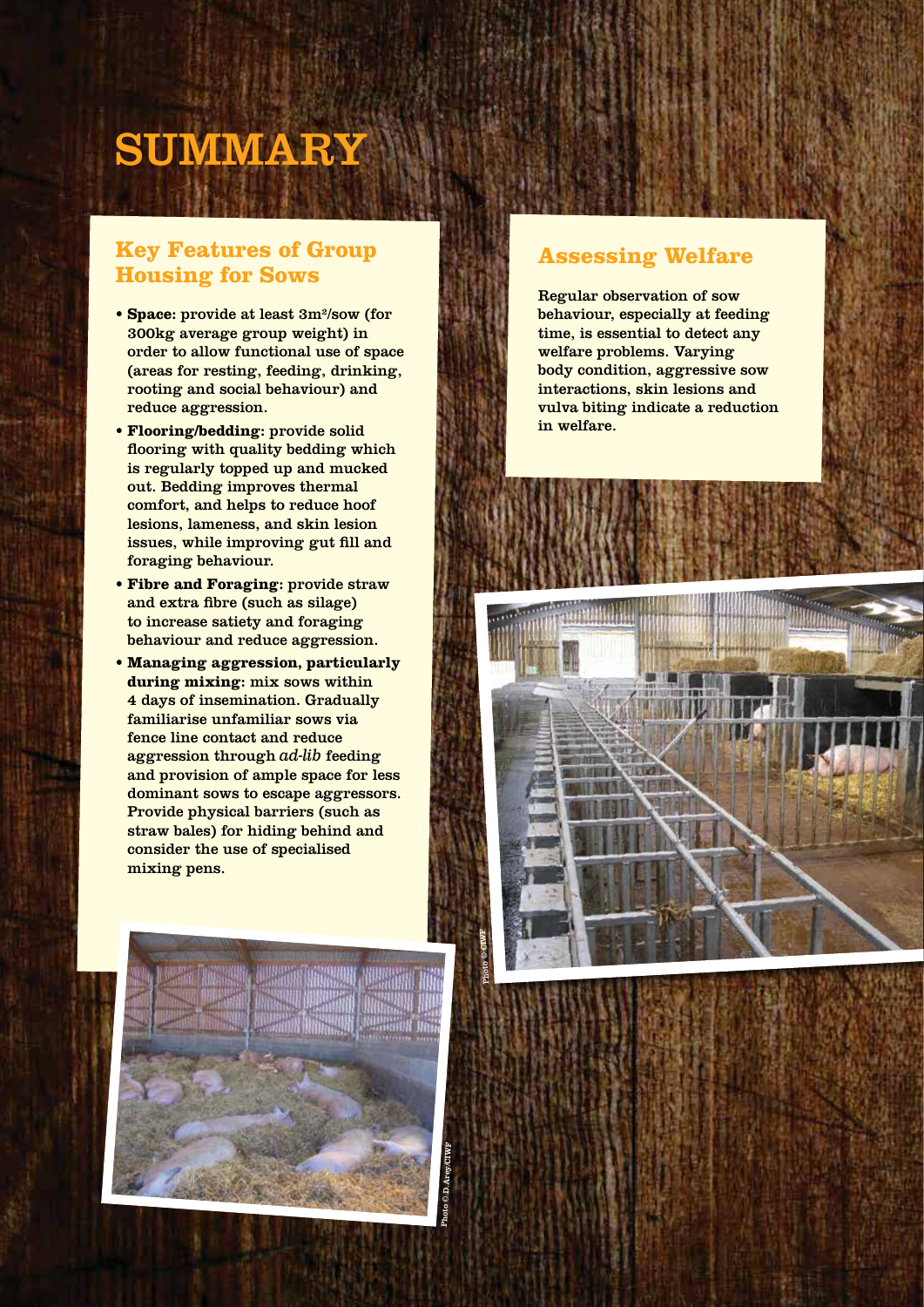### **The Main Group Housing and Feeding Systems in Commercial Use**

**Floor feeding:** feed is delivered by hand or from suspended containers which drop (dump feeding) or throw (spin feeding) feed over a wide area onto the bedded lying area of a group of sows. Space allowance is usually fairly generous to accommodate the increased foraging behaviour of the sows.



Increases the duration of foraging behaviour and can limit aggression if the food is distributed over a wide area.

Unable to individually ration sows and difficult to locate individual sows for treatment etc. X

> May require a higher feed allowance to ensure adequate intake is provided due to feed wastage within the straw and feeding to the thinnest sow.

**Lockable feed stalls:** feed is delivered into individual troughs within full length stalls locked by the stockperson or sow for the feeding duration. System is suitable for small, stable groups of 4-6 sows and can be installed in large open buildings.

Offers sows individual protection during feeding.  $\checkmark$ 

> Allows for individual sow rationing. Inspection, separation and treatment are relatively easy within the feeding stall. Incorporation of a separate lying and dunging area creates functional space in the pen.

Sows may be left for long periods of time in the feed stalls post-feeding. The more natural foraging behaviour associated with feeding is lost. Kennelled lying areas may be required in large open buildings. Group size is inflexible. X

**Partial stalls (free access):** feed is trickle fed into the trough to keep the sows 'fixed' to a single feeding point at the trough. Shoulder or partial barriers at the trough afford some protection from other sows in the group. System is suited to small groups matched for eating speed or body size.

Offers group rationing and affords some protection during feeding. Incorporation of a separate lying and dunging area creates functional space in the pen.  $\checkmark$ 



X

X

The more natural foraging behaviour associated with feeding is lost. Group size is inflexible.

**Electronic sow feeding**: feed is delivered in discreet meals according to individual sow identification. ESF systems are straw-based and are installed in general purpose buildings with natural ventilation.

Allows for individual rationing. Results in a settled group of sows which are generally easy to move. Provides the benefits of deep-straw.  $\checkmark$ 

Technically ESF systems are more complex. Training of animals and staff is crucial to a smooth operation. Gilts need separate housing. Health and injury problems are more difficult to spot in large groups.